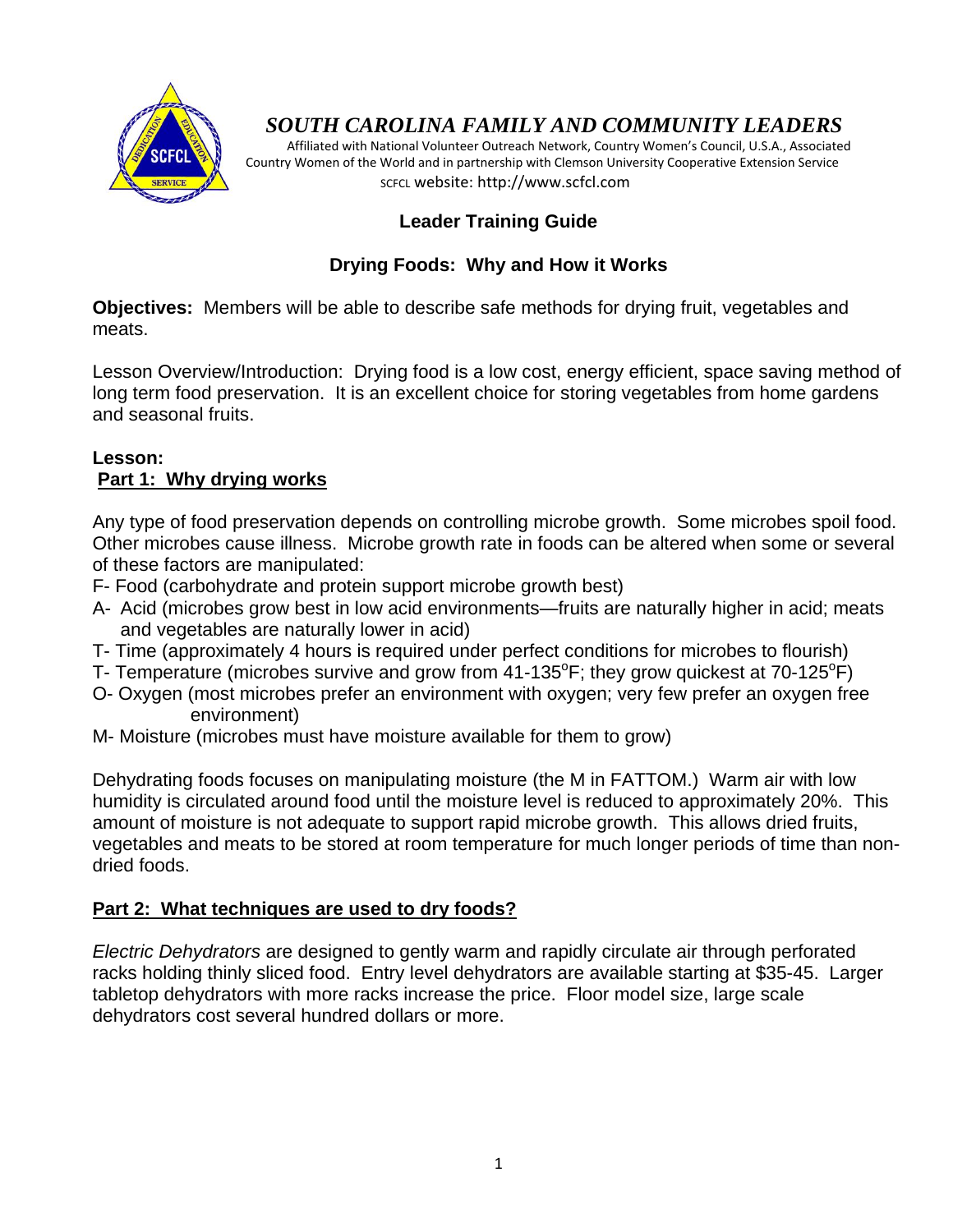

Electric dehydrators have a fan located either on top/bottom or side of the unit. Side mounted fans typically are preferred as they often have the more even heat distribution. The racks which hold the prepared foods are mesh or perforated plastic. This type rack allows the warm air to freely circulate and reach all surfaces of the food. Most thin sliced foods require 8-12 hours drying time in an electric dehydrator. The larger the pieces of food, the more drying time is required.

If you have no electric dehydrator, ovens can be used to dry food. Check your oven to see if the temperature setting can be set at 140°F. If your oven temperature is higher than 140°F, your food will cook rather than dehydrate. For air circulation, prop the oven door slightly open and place a fan nearby. Cake racks placed on cookie sheets work well as a drying rack for most foods. Leave room around all sides of each pan in the oven to allow for good air circulation. Oven drying requires almost twice as much time as electric dehydrators and is less energy efficient.

*Sun Drying* For generations, fruits have been dried in the sun (peaches and apples are commonly dried this way.) Sun drying is a good choice if you plan on drying large amounts of fruit at one time.

Equipment needed for sun drying includes mesh racks or screens (avoid galvanized metal screens) plus cinder blocks/bricks or some other method to elevate the screens off the ground.



It is good practice to use one screen as a shelf to hold the fruit and one screen (or cheesecloth) as a cover to protect the fruit from birds and insects. Sun drying can take 3 days or more.

Check the weather forecast daily when planning to sun dry fruits. Optimum weather conditions for sun drying are sunny, breezy and low humidity. Each evening, plan on covering the racks with a sheet or bring them under shelter to prevent the fruit from reabsorbing moisture as dew falls. Fruit is sufficiently dry when a piece can be folded over on itself and not break or stick together.

*Indoor Drying* The easiest form of drying food is indoor drying. This is a great choice for fresh herbs, hot peppers, seeds, and nuts.

Drying food inside requires simply placing the food at an inside location with good ventilation until the moisture evaporates. Helpful hints when drying specific foods inside include: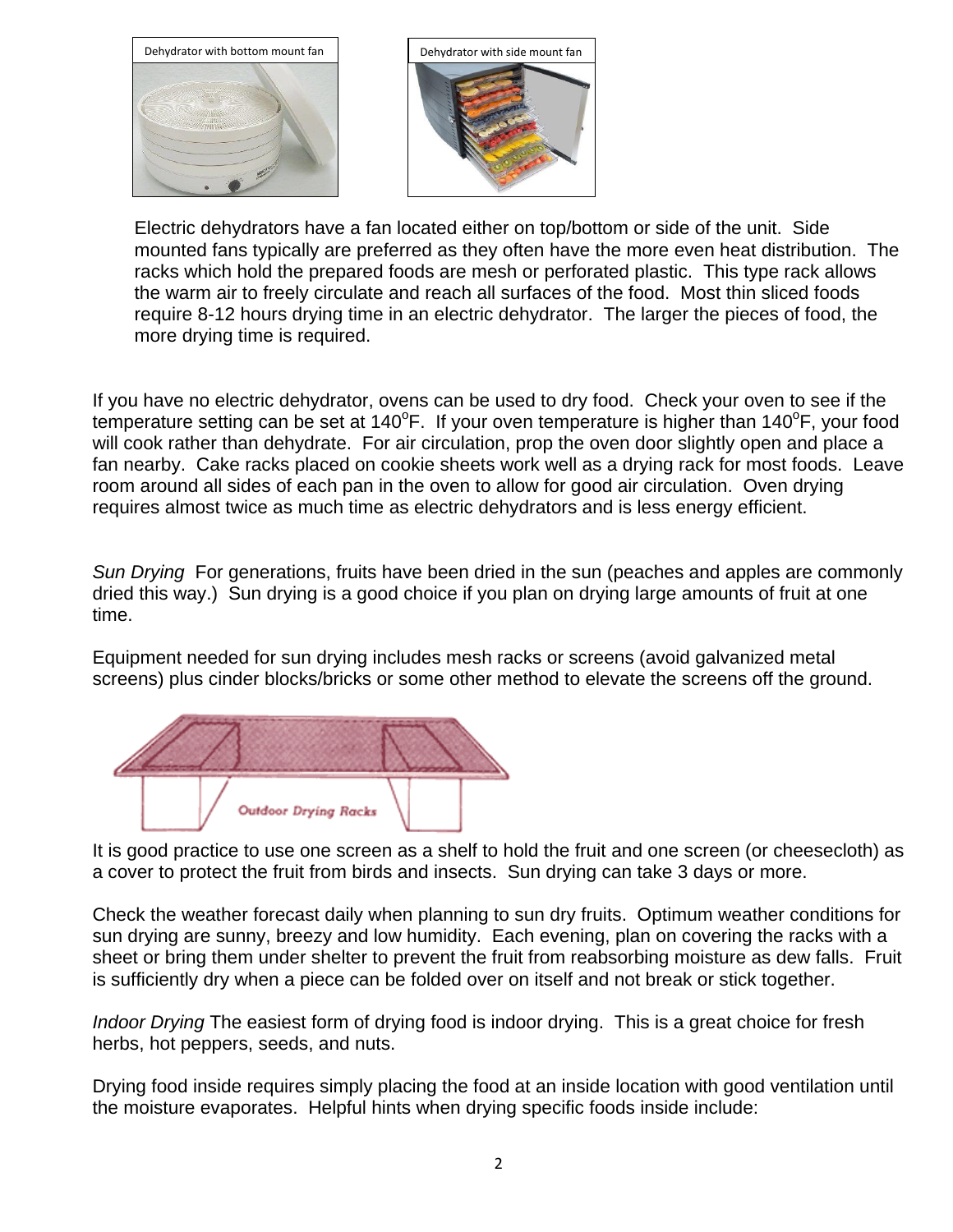- Herbs- Tie a small bundle of stalks together and suspend in doorway, overhead rack or rafter. It is common to enclose the herb bundle in a paper bag to protect the food from contamination. Punch holes in the paper bag to allow for good ventilation.
- Nuts- Lay nuts (in shell or shelled) in a single layer on newspaper or butcher paper. Allow whole nuts to dry until shells are brittle. For shelled nuts, a properly dried nutmeat should produce an obvious snap when it is bent. There should be no flexibility to the nutmeat. Nuts should be tender but not shriveled. Continue drying if the nut bends rather than snaps.
- Hot peppers- String peppers on length of cord and hang in well ventilated area until completely dry. Flesh of pepper should be brittle. It it common to hear seeds rattle inside once pepper is sufficiently dried.

#### **Part 3: Storage of Dried Foods**

Dried food should be packaged in a moisture-vapor proof container that is not prone to insects or rodents. Glass jars are a great choice. Freezer bags are excellent (but more susceptible to rodents.)

Pack dried and cooled food into container in recipe-sized portions. This will allow you to open one package and use it completely. Packaging dried foods into only one very large container requires opening many times. Each time the food is exposed to moist air, the quality of the dried food decreases.

Place packaged dried foods in a cool, dry, dark location. Generally, the cooler the storage location, the longer the dried food stays in premium condition.

Expect dried vegetables to maintain top quality at least 6 months when stored properly. Dried fruits will last up to a year.

Many who dry bulk amounts of food opt to store their dried food in the freezer to further prolong quality.

#### **Part 4: Using Dried Foods**

Many families find that dried fruits and vegetables make excellent snacks since they are lightweight, portable, and intensely flavored. Other families use their dried food to prepare meals.

It is often necessary to re-hydrate dried foods to use them in recipes. To rehydrate, cover the dried food in liquid of your choice (water, broth, juice) and allow to stand 1-2 hours. Once rehydrated, simmer gently until the desired consistency is reached.